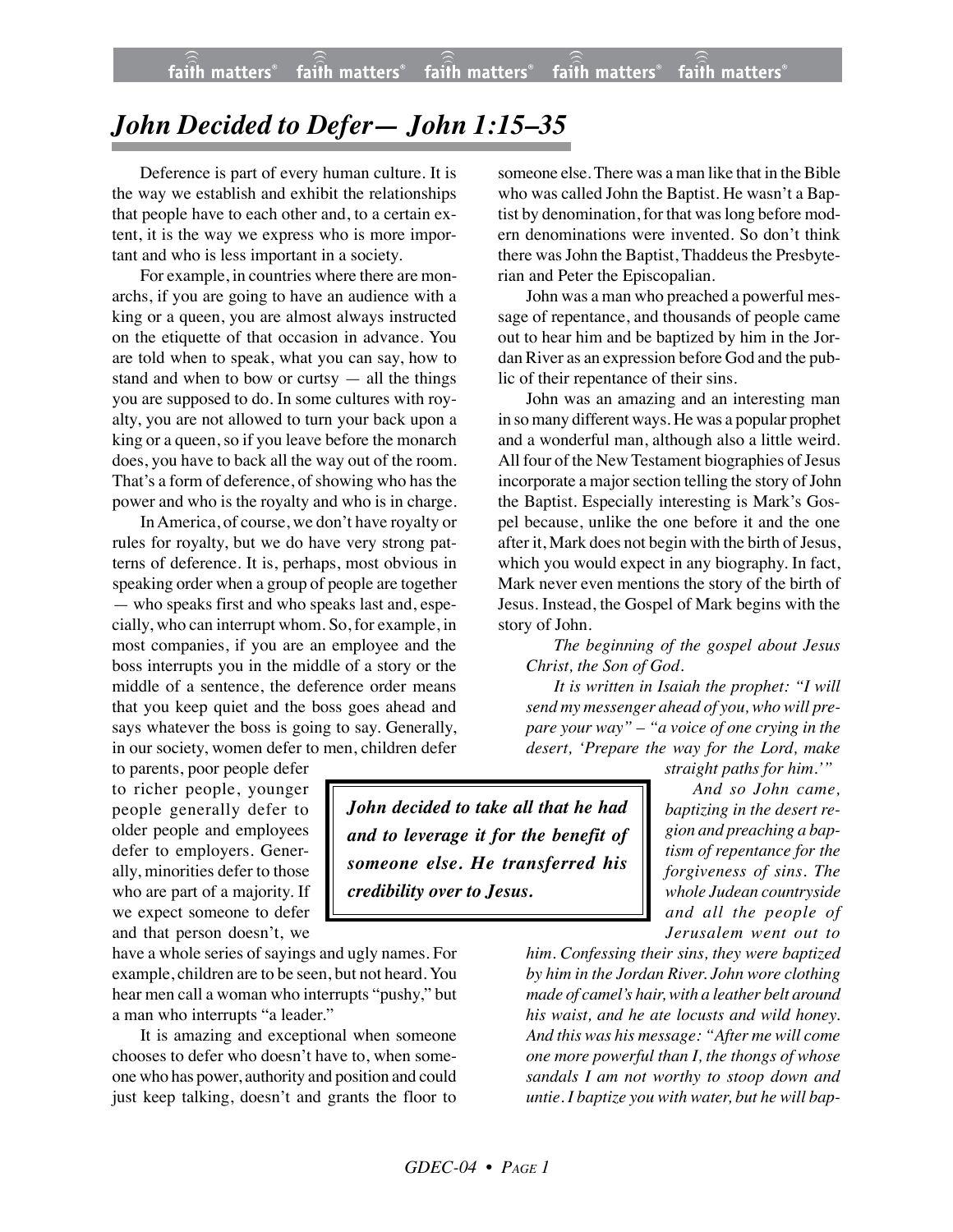## *tize you with the Holy Spirit."* (Mark 1:1-8)

John was something of a wild man. He lived out in the desert, not a sandy Sahara-type desert, but a wilderness of crags and rocks and scrubby growth, a place where even to this day very few people, other than Nomads, live. He wore clothes that were made out of camel's hair. It was rough and crude cloth, not to be confused with an expensive camel's hair jacket from an exclusive department store. He ate locusts and honey — perhaps a low fat diet, but not my idea of a normal diet.

His preaching was as wild as his appearance. He was a prophet, and prophets are in-your-face kind of people. Prophets are those who like to tell people what is wrong with them. John told people right out that they were vipers. He told them that they were sinners and named the sins they were committing in their businesses, families and personal lives. He not only named the sins, he named the people. John was especially tough and direct on religious leaders. He considered them to be the worst of all; they were typically arrogant and self-righteous.

People loved him! He was a great populist, and they came by the thousands to see him and to hear him. John was a spellbinding speaker. Mark records that virtually everyone in the city of Jerusalem marched out into the wilderness in order to experience John. They came from all over the province of Judea because he was a powerful presence, a sight to see, a great equalizer of people, an articulate and captivating communicator. And, he was a prophet of God. They counted it a rare thing for a true prophet to come along; there hadn't been one in generations, and they wanted to see and hear him.

John was a charismatic leader; he swayed the crowds of people; they listened to him and believed him. When he told them to repent and change their ways and be baptized, they did it. You begin to realize that John could have gotten the crowds to do almost anything. He could have raised an army, won a political office and become a very wealthy and powerful man.

But instead of greatness for himself, John decided to defer. It is one of the greatest decisions recorded in the Bible. It was a humble decision, and it was a decision from which we can learn to make our great decisions in our lives.

John decided to take all that he had and to le-

verage it for the benefit of someone else. He transferred his credibility over to Jesus. Understand that at this point in time, in terms of popularity, Jesus was a nobody. He was completely unknown. He had not performed miracles; he had not preached scintillating sermons to large crowds of people. His total number of followers was zero; nobody knew about him; nobody cared about him; the best that could be said of him was that he was an obscure carpenter from a little town called Nazareth. By contrast, John really was somebody. Everyone knew him. He was even discussed and feared in the royal court.

Put all that together and you begin to understand the significance of John before the crowd saying, "I'm nobody. The one that you really want is Jesus. Look, there he is! He is so much better than I am that I am not worthy to tie or untie his shoes. I'm nobody. I'm not even good enough to be his servant."

The crowd believed him and turned to look at Jesus. They listened to Jesus and it was the beginning of everything that Christianity was to become. In the popular mind, it was John who made Jesus great.

Now by certain human standards, John could be judged a fool for doing this. He gave away the farm. He walked away from a great career. His humility, some would say, really should be spelled stupidity — but not by divine standards. By the standards of heaven, John was truly great. Humility is a high virtue. He made right choices. John was a great and a wonderful man.

So what did he get for this? You might expect that the next chapter of the story would be the exciting and rewarding chapter of the story. But that's not it at all. Instead, John's biography ends with loss and with tragic death.

To see what immediately happened, we go back to our Bibles, this time to the Gospel of John written by another man with this familiar name. In John 1:35-42 we read about the next day after John told the crowds that they should turn to Jesus.

*The next day John was there again with two of his disciples. When he saw Jesus passing by, he said, "Look, the Lamb of God!"*

*When the two disciples heard him say this, they followed Jesus. Turning around, Jesus saw them following and asked, "What do you*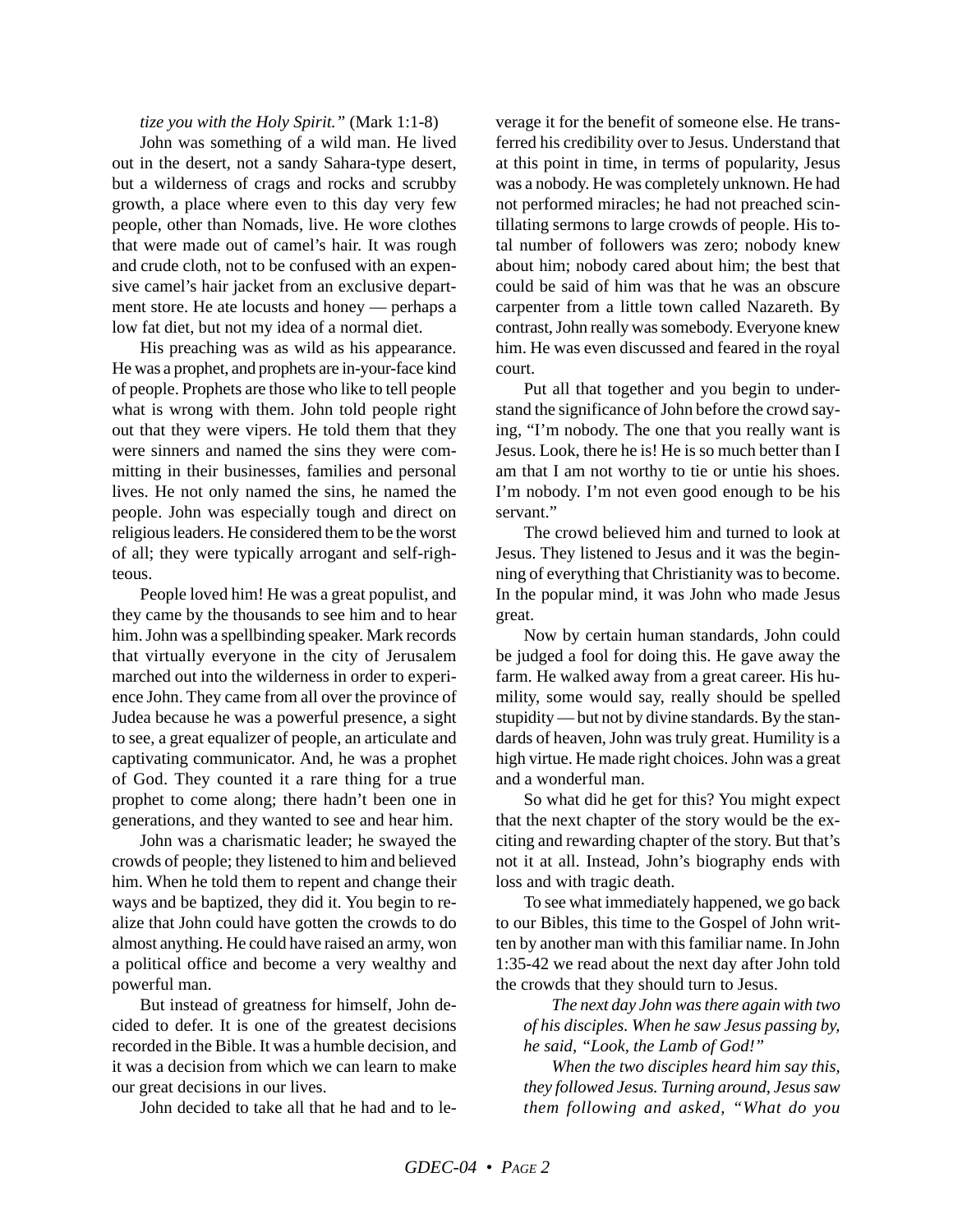*want?"*

*They said, "Rabbi" (which means Teacher), "where are you staying?"*

*"Come," he replied, "and you will see."*

*So they went and saw where he was staying, and spent that day with him. It was about the tenth hour.*

*Andrew, Simon Peter's brother, was one of the two who heard what John had said and who had followed Jesus. The first thing Andrew did was to find his brother Simon and tell him, "We have found the Messiah" (that is, the Christ). And he brought him to Jesus.*

Do you get what happened? When John deferred to Jesus, all of his friends and followers left him and transferred their loyalty to Jesus. In the morning John was number one in popularity, attracting huge crowds and loyal fans, and by sunset the next day he was a has-been, yesterday's star.

As if that were not enough, his story went from bad to worse. As a prophet he publicly had de-

nounced the adultery, divorce and remarriage of Herod the king. But even King Herod was afraid to touch John because of his popularity with the masses of people. Herod knew that if he were to threaten

John in any way, the crowds might turn against the king. And so he just took it, although the new queen seethed at these accusations of impropriety and immorality.

And then the opportunity came. For once John deferred to Jesus, the crowds weren't following John anymore. Gone was the risk that the crowds would turn against the crown. And so, at the request of the queen, King Herod gave the order that John was to be arrested and imprisoned and beheaded.

You see, humility does not always end well. Deferring to someone else does not guarantee later exaltation, just as doing right can leave a person worse off than before.

There is a lesson here for us. The lesson is that when we make our decisions to do what is good, let us not think that we will make life easier, because, in fact, we may make life even harder.

A couple that had been life-long missionaries to Africa came back by ship to New York City, which was to become their retirement home. They had given their lives in the service of God to the people of Africa. They had very little money; their health was marginal; the best they could afford was steerage class on the transatlantic journey.

When they arrived in New York City there was no one there to meet them, no one to welcome them back home. But on the pier there were thousands of people, a large band and fireworks shooting up into the air to celebrate the arrival of another passenger on that ship, President Teddy Roosevelt, who had been in Africa on a big game hunting safari.

The missionary became disappointed and bitter. He resented the fact that he had given his life for God in Africa and no one welcomed him home, but someone who had gone there to shoot animals got such a large reception. And, as bitterness often does, it seethed inside of him and started to eat him up from the inside. Recognizing that his bad attitude was self-destructive and un-Christian, he decided he had to confront God with what he consid-

*Deferring to someone else does not guarantee later exaltation, just as doing right can leave a person worse off than before.*

ered to be God's failure to him. He told his wife that he was going to go into the bedroom of their New York flat and talk to God.

Hours later he came out and he had a

peace about him that she could sense. When she asked him what he had said to God, he answered, "I told God that I resented not having anyone to welcome me home the way they welcomed Mr. Roosevelt." She asked, "And what did God say to you?" He told her that God had said, "You're not home yet."

You see, the rewards for humility and for right decisions are not always immediately coming; sometimes they do not even come within this lifetime. But that is not in any way to imply that God has forgotten or that he does not care. The rewards did not come quickly for John and maybe they will not come quickly for us either.

Why did John decide to do what he did? Why did he step down so that Jesus could step up? Why did he defer and give away everything that he could have kept? I think there is no single answer to that, for like all human decisions, there are complex reasons behind what we choose to do.